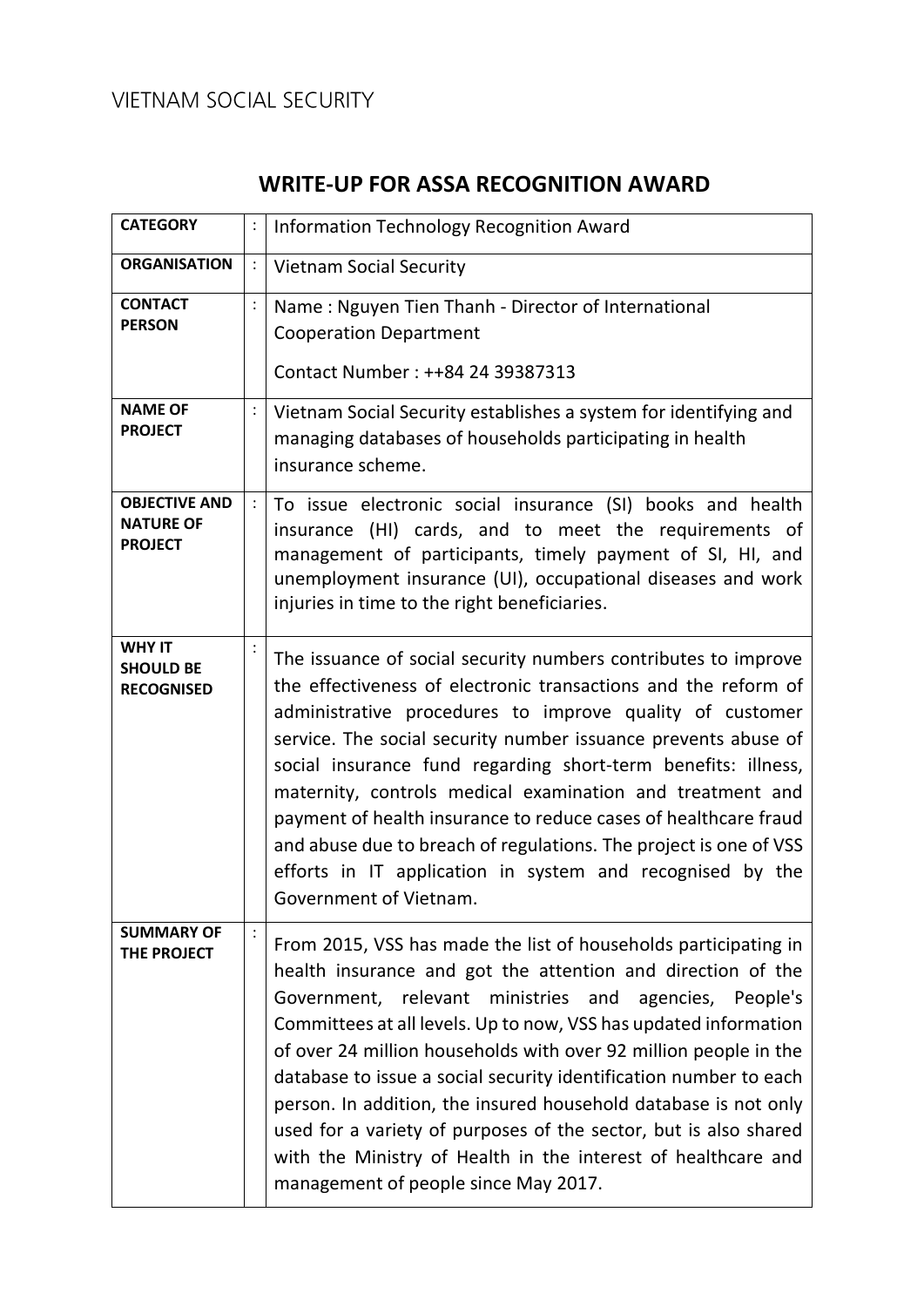# VIETNAM SOCIAL SECURITY

# **WRITE-UP FOR ASSA RECOGNITION AWARD**

| <b>CATEGORY</b>                                            | :              | <b>Innovation Recognition Award</b>                                                                                                                                                                                                                                                                                                                                                                                                                                                                                                                                                                                                                                                                                                                                                                                                                                                                                                                                                                                                                                                                                                                          |
|------------------------------------------------------------|----------------|--------------------------------------------------------------------------------------------------------------------------------------------------------------------------------------------------------------------------------------------------------------------------------------------------------------------------------------------------------------------------------------------------------------------------------------------------------------------------------------------------------------------------------------------------------------------------------------------------------------------------------------------------------------------------------------------------------------------------------------------------------------------------------------------------------------------------------------------------------------------------------------------------------------------------------------------------------------------------------------------------------------------------------------------------------------------------------------------------------------------------------------------------------------|
| <b>ORGANISATION</b>                                        |                | <b>Vietnam Social Security</b>                                                                                                                                                                                                                                                                                                                                                                                                                                                                                                                                                                                                                                                                                                                                                                                                                                                                                                                                                                                                                                                                                                                               |
| <b>CONTACT</b><br><b>PERSON</b>                            | $\ddot{\cdot}$ | Name: Nguyen Tien Thanh - Director of International<br><b>Cooperation Department</b><br>Contact Number: ++84 24 39387313                                                                                                                                                                                                                                                                                                                                                                                                                                                                                                                                                                                                                                                                                                                                                                                                                                                                                                                                                                                                                                     |
| <b>NAME OF</b><br><b>PROJECT</b>                           |                | Vietnam social security strongly reform administrative<br>procedures                                                                                                                                                                                                                                                                                                                                                                                                                                                                                                                                                                                                                                                                                                                                                                                                                                                                                                                                                                                                                                                                                         |
| <b>OBJECTIVE AND</b><br><b>NATURE OF</b><br><b>PROJECT</b> |                | Administrative procedures reform is always identified as one of<br>the key tasks of Vietnam Social Security (VSS), given priority in<br>resources allocation. APR is the huge innovation of VSS to<br>improve quality of customer service and management in whole<br>system.                                                                                                                                                                                                                                                                                                                                                                                                                                                                                                                                                                                                                                                                                                                                                                                                                                                                                 |
| <b>WHY IT</b><br><b>SHOULD BE</b><br><b>RECOGNISED</b>     |                | The administrative procedures reform is implemented on whole<br>system, helping reduce time, travel cost, waiting time for<br>employers and individuals transacting with VSS. The project is<br>one of VSS innovations and recognised by the Government of<br>Vietnam.                                                                                                                                                                                                                                                                                                                                                                                                                                                                                                                                                                                                                                                                                                                                                                                                                                                                                       |
| <b>SUMMARY OF</b><br>THE PROJECT                           | $\ddot{\cdot}$ | In currently, VSS has implemented a series of solutions with<br>efforts. VSS has currently paid attention to invest in information<br>technology (IT) application and computerization in managing and<br>settling social insurance (SI), health insurance (HI) and<br>unemployment insurance (UI) schemes. VSS has reviewed in<br>detailed of application forms, also diversified measures to<br>receiving and returning settlement dossiers to maximize<br>favourable conditions for employers and individuals when<br>transacting with VSS: e-transactions, using postal services (free of<br>charge for businesses) and directly at the one-stop shop. This is a<br>big breakthrough in computerization helping businesses more<br>active in submission, saves them from time and money<br>consumption in travelling, waiting, queuing and receiving results<br>of settlement. VSS has successfully implemented administrative<br>procedures reform, and considered by the Government as one of<br>the active agencies and ministries in APR. Service attitude of VSS<br>staff in the whole system has gain appreciation of employers and<br>individuals. |